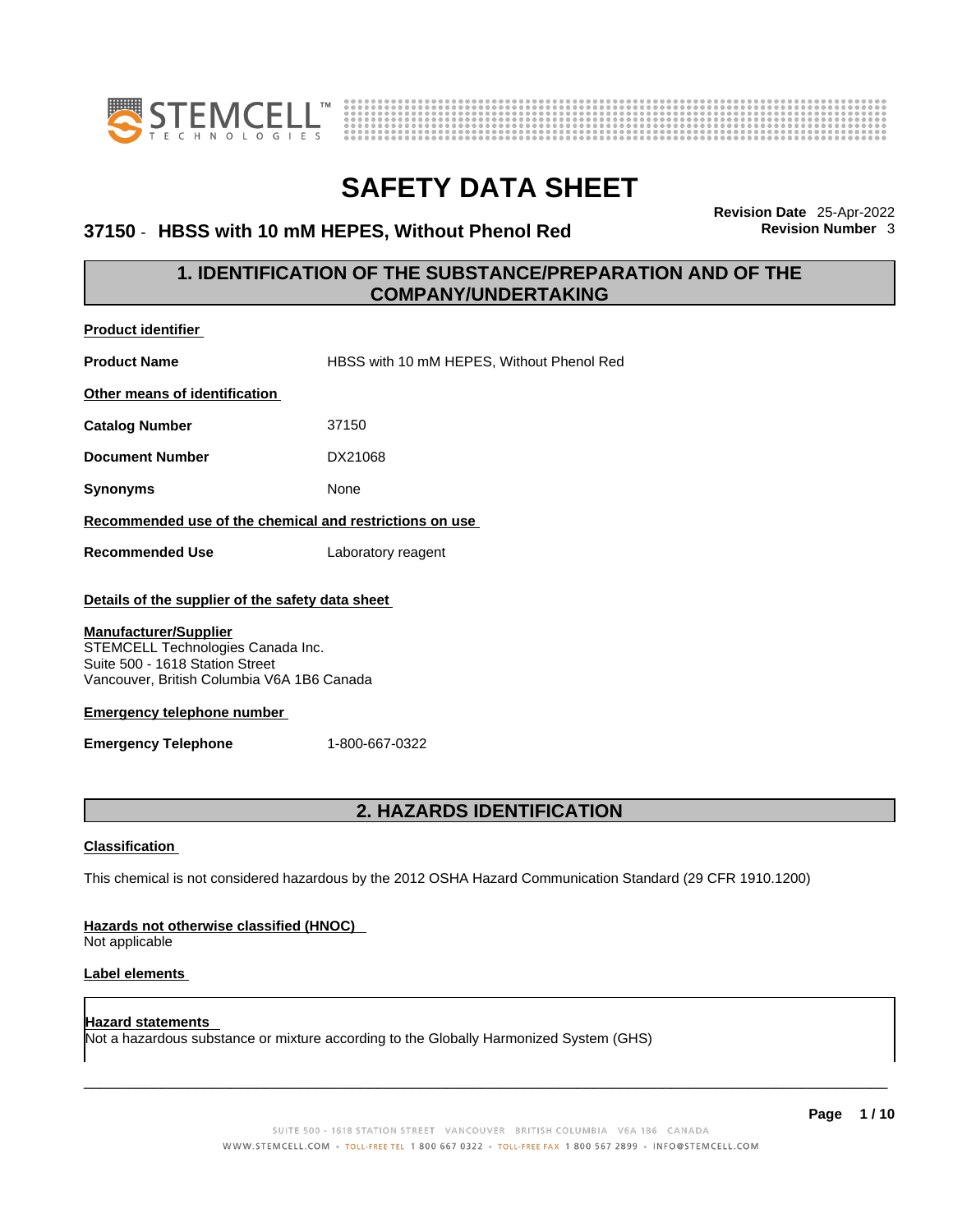



## \_\_\_\_\_\_\_\_\_\_\_\_\_\_\_\_\_\_\_\_\_\_\_\_\_\_\_\_\_\_\_\_\_\_\_\_\_\_\_\_\_\_\_\_\_\_\_\_\_\_\_\_\_\_\_\_\_\_\_\_\_\_\_\_\_\_\_\_\_\_\_\_\_\_\_\_\_\_\_\_\_\_\_\_\_\_\_\_\_\_\_\_\_ **Revision Date** 25-Apr-2022 **37150** - **HBSS with 10 mM HEPES, Without Phenol Red Revision Number** 3

The product contains no substances which at their given concentration, are considered to be hazardous to health.

**Appearance** Clear **Physical state** Liquid

**Odor** No data available

**Other Information** 

### Not applicable

### **Unknown acute toxicity** 0 % of the mixture consists of ingredient(s) of unknown toxicity

- 0 % of the mixture consists of ingredient(s) of unknown acute oral toxicity
- 0 % of the mixture consists of ingredient(s) of unknown acute dermal toxicity
- 0 % of the mixture consists of ingredient(s) of unknown acute inhalation toxicity (gas)
- 0 % of the mixture consists of ingredient(s) of unknown acute inhalation toxicity (vapor)

0 % of the mixture consists of ingredient(s) of unknown acute inhalation toxicity (dust/mist)

### **3. COMPOSITION/INFORMATION ON INGREDIENTS**

### **Substance**

Not applicable.

#### **Mixture**

Not a hazardous substance or mixture according to the Globally Harmonized System (GHS)

\*The exact percentage (concentration) of composition has been withheld as a trade secret.

### **4. FIRST AID MEASURES**

#### **Description of first aid measures**

| <b>Inhalation</b>   | Remove to fresh air.                                                                                                    |
|---------------------|-------------------------------------------------------------------------------------------------------------------------|
| Eye contact         | Rinse thoroughly with plenty of water for at least 15 minutes, lifting lower and upper eyelids.<br>Consult a physician. |
| <b>Skin contact</b> | Wash skin with soap and water.                                                                                          |
| <b>Ingestion</b>    | Clean mouth with water and drink afterwards plenty of water.                                                            |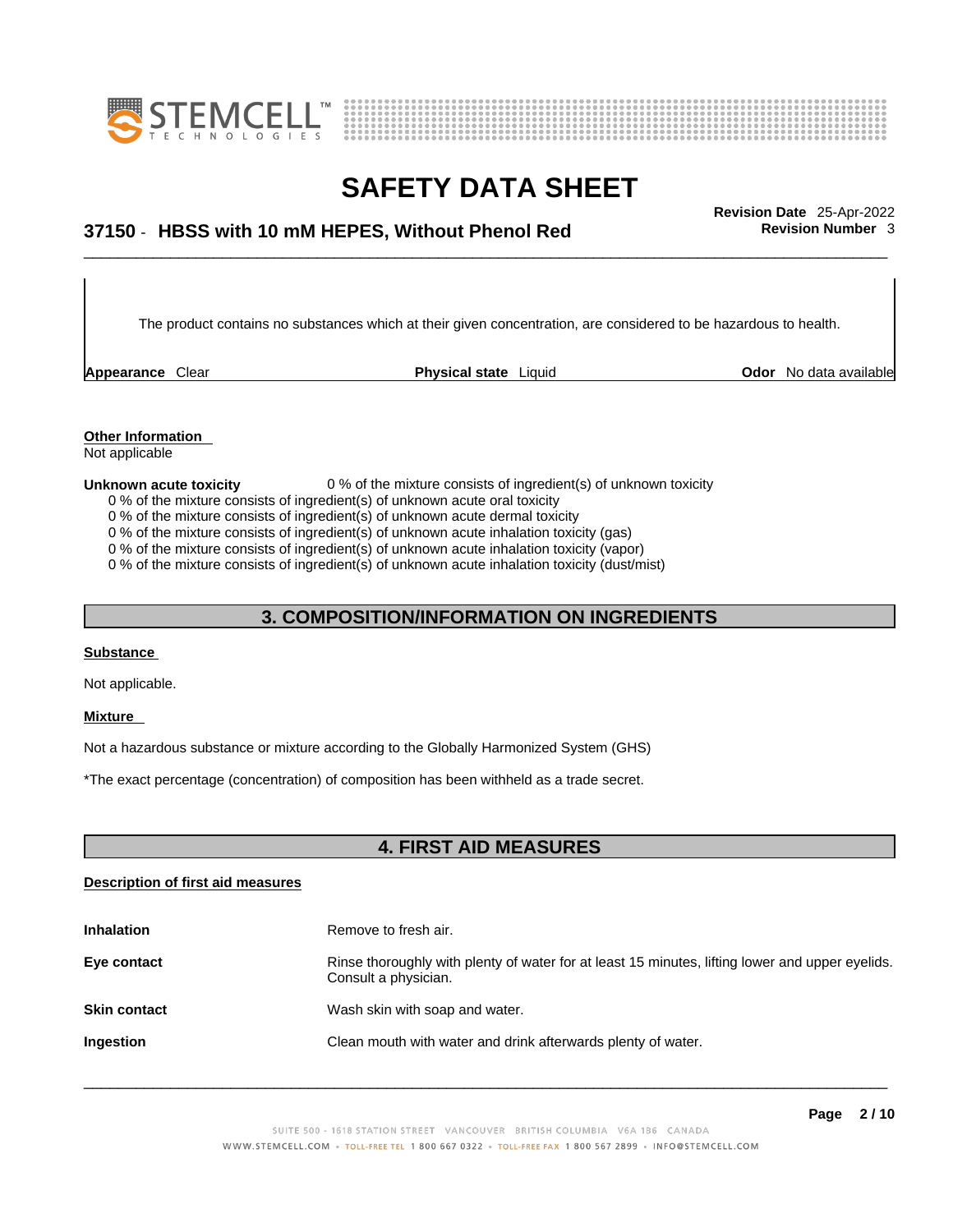



## \_\_\_\_\_\_\_\_\_\_\_\_\_\_\_\_\_\_\_\_\_\_\_\_\_\_\_\_\_\_\_\_\_\_\_\_\_\_\_\_\_\_\_\_\_\_\_\_\_\_\_\_\_\_\_\_\_\_\_\_\_\_\_\_\_\_\_\_\_\_\_\_\_\_\_\_\_\_\_\_\_\_\_\_\_\_\_\_\_\_\_\_\_ **Revision Date** 25-Apr-2022 **37150** - **HBSS with 10 mM HEPES, Without Phenol Red Revision Number** 3

| Most important symptoms and effects, both acute and delayed                                                      |                                                                                                                                       |
|------------------------------------------------------------------------------------------------------------------|---------------------------------------------------------------------------------------------------------------------------------------|
| <b>Symptoms</b>                                                                                                  | No information available.                                                                                                             |
|                                                                                                                  | Indication of any immediate medical attention and special treatment needed                                                            |
| Note to physicians                                                                                               | Treat symptomatically.                                                                                                                |
|                                                                                                                  | <b>5. FIRE-FIGHTING MEASURES</b>                                                                                                      |
| <b>Suitable Extinguishing Media</b>                                                                              | Use extinguishing measures that are appropriate to local circumstances and the<br>surrounding environment.                            |
| Unsuitable extinguishing media                                                                                   | CAUTION: Use of water spray when fighting fire may be inefficient.                                                                    |
| Specific hazards arising from the<br>chemical                                                                    | No information available.                                                                                                             |
| <b>Explosion data</b><br><b>Sensitivity to Mechanical Impact None.</b><br><b>Sensitivity to Static Discharge</b> | None.                                                                                                                                 |
| Special protective equipment for<br>fire-fighters                                                                | Firefighters should wear self-contained breathing apparatus and full firefighting turnout<br>gear. Use personal protection equipment. |

### **6. ACCIDENTAL RELEASE MEASURES**

### **Personal precautions, protective equipment and emergency procedures**

| <b>Personal precautions</b>                          | Ensure adequate ventilation.                                                         |  |
|------------------------------------------------------|--------------------------------------------------------------------------------------|--|
|                                                      |                                                                                      |  |
| <b>Environmental precautions</b>                     |                                                                                      |  |
| <b>Environmental precautions</b>                     | See Section 12 for additional Ecological Information.                                |  |
| Methods and material for containment and cleaning up |                                                                                      |  |
| <b>Methods for containment</b>                       | Prevent further leakage or spillage if safe to do so.                                |  |
| Methods for cleaning up                              | Pick up and transfer to properly labeled containers.                                 |  |
| Prevention of secondary hazards                      | Clean contaminated objects and areas thoroughly observing environmental regulations. |  |
|                                                      |                                                                                      |  |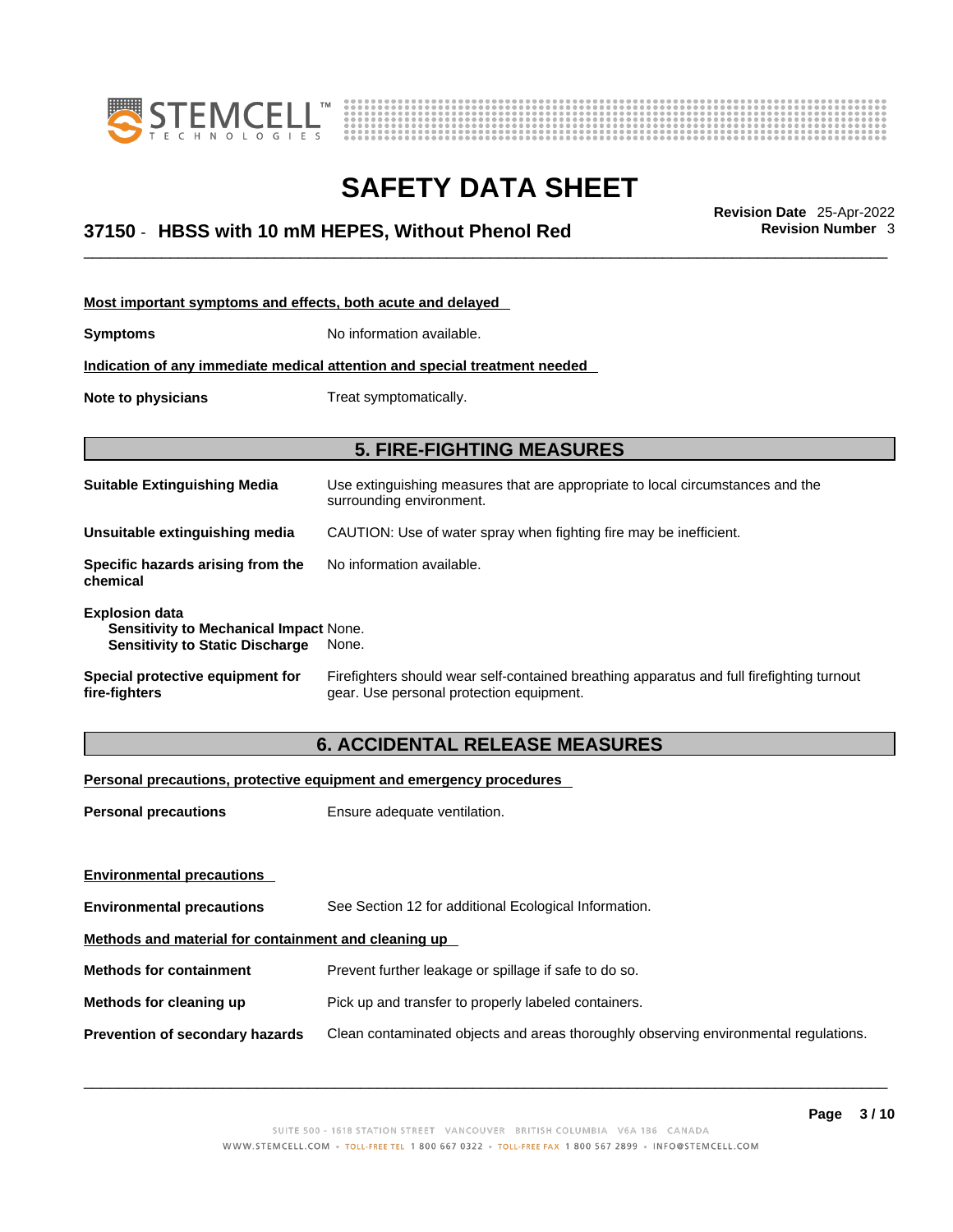



## \_\_\_\_\_\_\_\_\_\_\_\_\_\_\_\_\_\_\_\_\_\_\_\_\_\_\_\_\_\_\_\_\_\_\_\_\_\_\_\_\_\_\_\_\_\_\_\_\_\_\_\_\_\_\_\_\_\_\_\_\_\_\_\_\_\_\_\_\_\_\_\_\_\_\_\_\_\_\_\_\_\_\_\_\_\_\_\_\_\_\_\_\_ **Revision Date** 25-Apr-2022 **37150** - **HBSS with 10 mM HEPES, Without Phenol Red Revision Number** 3

|                                                              | 7. HANDLING AND STORAGE                                                                                                                                                     |  |  |
|--------------------------------------------------------------|-----------------------------------------------------------------------------------------------------------------------------------------------------------------------------|--|--|
| <b>Precautions for safe handling</b>                         |                                                                                                                                                                             |  |  |
| Advice on safe handling                                      | Handle in accordance with good industrial hygiene and safety practice.                                                                                                      |  |  |
| Conditions for safe storage, including any incompatibilities |                                                                                                                                                                             |  |  |
| <b>Storage Conditions</b>                                    | Store in accordance with information listed on the Product Information Sheet (PIS).                                                                                         |  |  |
|                                                              |                                                                                                                                                                             |  |  |
|                                                              | 8. EXPOSURE CONTROLS/PERSONAL PROTECTION                                                                                                                                    |  |  |
| <b>Control parameters</b>                                    |                                                                                                                                                                             |  |  |
| <b>Exposure Limits</b>                                       | This product, as supplied, does not contain any hazardous materials with occupational<br>exposure limits established by the region specific regulatory bodies.              |  |  |
| <b>Appropriate engineering controls</b>                      |                                                                                                                                                                             |  |  |
| <b>Engineering controls</b>                                  | <b>Showers</b><br>Eyewash stations<br>Ventilation systems.                                                                                                                  |  |  |
|                                                              | Individual protection measures, such as personal protective equipment                                                                                                       |  |  |
| <b>Eye/face protection</b>                                   | No special protective equipment required.                                                                                                                                   |  |  |
| Skin and body protection                                     | No special protective equipment required.                                                                                                                                   |  |  |
| <b>Respiratory protection</b>                                | No protective equipment is needed under normal use conditions. If exposure limits are<br>exceeded or irritation is experienced, ventilation and evacuation may be required. |  |  |
| <b>General hygiene considerations</b>                        | Handle in accordance with good industrial hygiene and safety practice.                                                                                                      |  |  |

### **9. PHYSICAL AND CHEMICAL PROPERTIES**

**Information on basic physical and chemical properties Physical state**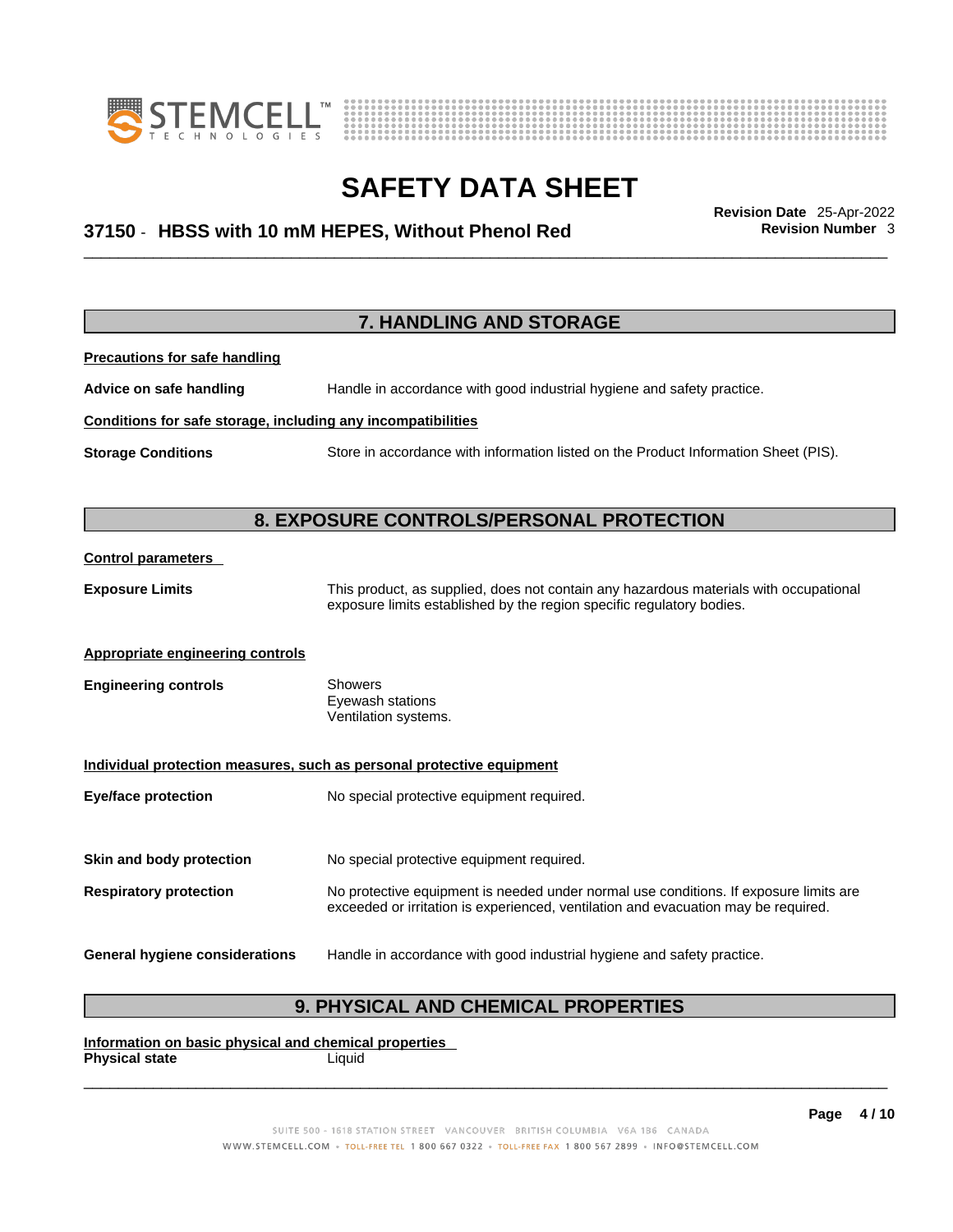



## \_\_\_\_\_\_\_\_\_\_\_\_\_\_\_\_\_\_\_\_\_\_\_\_\_\_\_\_\_\_\_\_\_\_\_\_\_\_\_\_\_\_\_\_\_\_\_\_\_\_\_\_\_\_\_\_\_\_\_\_\_\_\_\_\_\_\_\_\_\_\_\_\_\_\_\_\_\_\_\_\_\_\_\_\_\_\_\_\_\_\_\_\_ **Revision Date** 25-Apr-2022 **37150** - **HBSS with 10 mM HEPES, Without Phenol Red Revision Number** 3

**No data available** 

**Appearance** Clear<br> **Color** No inf **Color** No information available **Odor No data available**<br> **Odor threshold No data available** 

| <b>Property</b>                           | <b>Values</b>                                             | Remarks • Method |  |
|-------------------------------------------|-----------------------------------------------------------|------------------|--|
| рH                                        | No data available                                         | None known       |  |
| Melting point / freezing point            | No data available                                         | None known       |  |
| Boiling point / boiling range             | No data available                                         | None known       |  |
| <b>Flash point</b>                        | No data available                                         | None known       |  |
| <b>Evaporation rate</b>                   | No data available                                         | None known       |  |
| <b>Flammability (solid, gas)</b>          | No data available                                         | None known       |  |
| <b>Flammability Limit in Air</b>          |                                                           | None known       |  |
| <b>Upper flammability limit:</b>          | No data available                                         |                  |  |
| Lower flammability limit:                 | No data available                                         |                  |  |
| Vapor pressure                            | No data available                                         | None known       |  |
| Vapor density                             | No data available                                         | None known       |  |
| <b>Relative density</b>                   | No data available                                         | None known       |  |
| <b>Water solubility</b>                   | No data available                                         | None known       |  |
| Solubility in other solvents              | No data available                                         | None known       |  |
| <b>Partition coefficient</b>              | No data available                                         | None known       |  |
| <b>Autoignition temperature</b>           | No data available                                         | None known       |  |
| <b>Decomposition temperature</b>          | No data available                                         | None known       |  |
| <b>Kinematic viscosity</b>                | No data available                                         | None known       |  |
| <b>Dynamic viscosity</b>                  | No data available                                         | None known       |  |
| <b>Explosive properties</b>               | No data available                                         |                  |  |
| <b>Oxidizing properties</b>               | No information available                                  |                  |  |
| <b>Other Information</b>                  |                                                           |                  |  |
| <b>Softening point</b>                    | No information available                                  |                  |  |
| <b>Molecular weight</b>                   | No information available                                  |                  |  |
| <b>Molecular formula</b>                  | No information available                                  |                  |  |
| <b>VOC Content (%)</b>                    | No information available                                  |                  |  |
| <b>Liquid Density</b>                     | No information available                                  |                  |  |
| <b>Bulk density</b>                       | No information available                                  |                  |  |
|                                           | <b>10. STABILITY AND REACTIVITY</b>                       |                  |  |
| <b>Reactivity</b>                         | No information available.                                 |                  |  |
| <b>Chemical stability</b>                 | Stable under recommended transport or storage conditions. |                  |  |
| <b>Possibility of hazardous reactions</b> | None under normal processing.                             |                  |  |

**Conditions to avoid** None known based on information supplied. **Incompatible materials** None known based on information supplied.

#### SUITE 500 - 1618 STATION STREET VANCOUVER BRITISH COLUMBIA V6A 1B6 CANADA WWW.STEMCELL.COM · TOLL-FREE TEL 1 800 667 0322 · TOLL-FREE FAX 1 800 567 2899 · INFO@STEMCELL.COM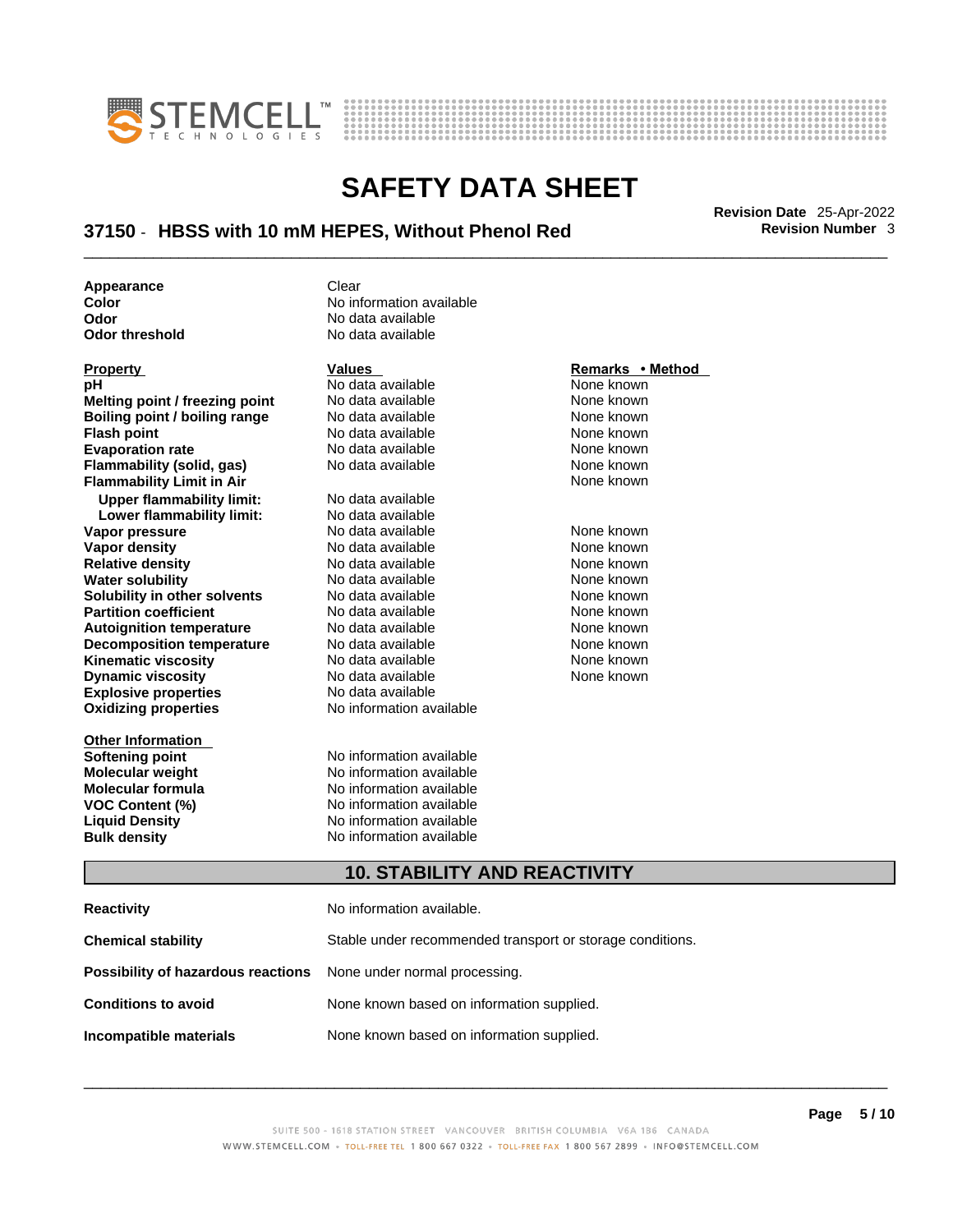



## \_\_\_\_\_\_\_\_\_\_\_\_\_\_\_\_\_\_\_\_\_\_\_\_\_\_\_\_\_\_\_\_\_\_\_\_\_\_\_\_\_\_\_\_\_\_\_\_\_\_\_\_\_\_\_\_\_\_\_\_\_\_\_\_\_\_\_\_\_\_\_\_\_\_\_\_\_\_\_\_\_\_\_\_\_\_\_\_\_\_\_\_\_ **Revision Date** 25-Apr-2022 **37150** - **HBSS with 10 mM HEPES, Without Phenol Red Revision Number** 3

**Hazardous decomposition products** None known based on information supplied.

### **11. TOXICOLOGICAL INFORMATION**

**Information on likely routes of exposure**

**Product Information**

| <b>Inhalation</b>                                              | Specific test data for the substance or mixture is not available.                                                                                                                                                                                                                                                                                                                                                                                                                                                         |
|----------------------------------------------------------------|---------------------------------------------------------------------------------------------------------------------------------------------------------------------------------------------------------------------------------------------------------------------------------------------------------------------------------------------------------------------------------------------------------------------------------------------------------------------------------------------------------------------------|
| Eye contact                                                    | Specific test data for the substance or mixture is not available.                                                                                                                                                                                                                                                                                                                                                                                                                                                         |
| <b>Skin contact</b>                                            | Specific test data for the substance or mixture is not available.                                                                                                                                                                                                                                                                                                                                                                                                                                                         |
| Ingestion                                                      | Specific test data for the substance or mixture is not available.                                                                                                                                                                                                                                                                                                                                                                                                                                                         |
|                                                                | Symptoms related to the physical, chemical and toxicological characteristics                                                                                                                                                                                                                                                                                                                                                                                                                                              |
| <b>Symptoms</b>                                                | No information available.                                                                                                                                                                                                                                                                                                                                                                                                                                                                                                 |
| <b>Numerical measures of toxicity</b><br><b>Acute toxicity</b> |                                                                                                                                                                                                                                                                                                                                                                                                                                                                                                                           |
| Unknown acute toxicity<br><b>Product Information</b>           | 0 % of the mixture consists of ingredient(s) of unknown toxicity<br>0 % of the mixture consists of ingredient(s) of unknown acute oral toxicity<br>0 % of the mixture consists of ingredient(s) of unknown acute dermal toxicity<br>0 % of the mixture consists of ingredient(s) of unknown acute inhalation toxicity (gas)<br>0 % of the mixture consists of ingredient(s) of unknown acute inhalation toxicity (vapor)<br>0 % of the mixture consists of ingredient(s) of unknown acute inhalation toxicity (dust/mist) |

### **Delayed and immediate effects as well as chronic effects from short and long-term exposure**

| <b>Skin corrosion/irritation</b>  | No information available. |
|-----------------------------------|---------------------------|
| <b>Product Information</b>        |                           |
| Serious eye damage/eye irritation | No information available. |
| <b>Product Information</b>        |                           |
| Respiratory or skin sensitization | No information available. |
| <b>Product Information</b>        |                           |
| <b>Germ cell mutagenicity</b>     | No information available. |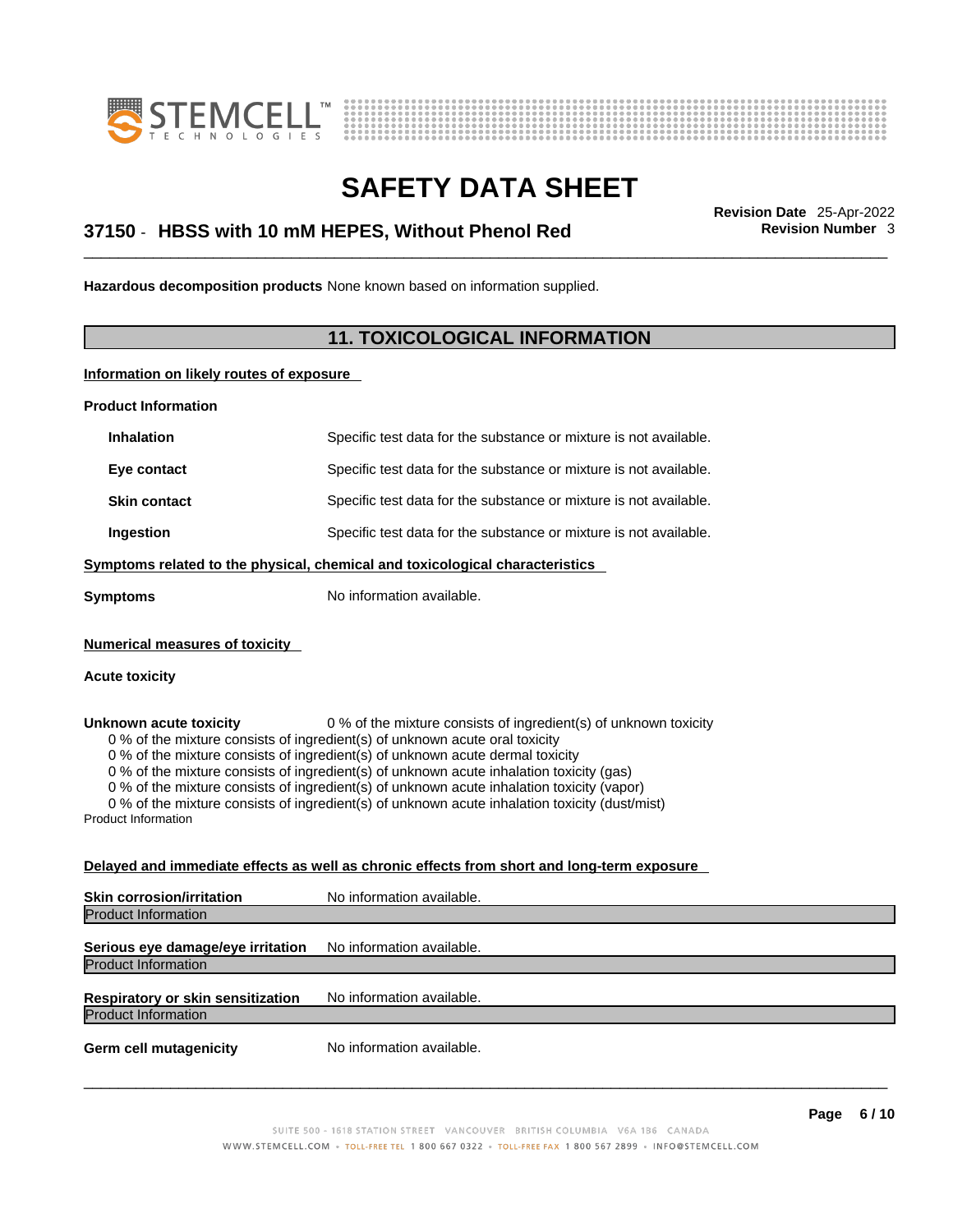



## \_\_\_\_\_\_\_\_\_\_\_\_\_\_\_\_\_\_\_\_\_\_\_\_\_\_\_\_\_\_\_\_\_\_\_\_\_\_\_\_\_\_\_\_\_\_\_\_\_\_\_\_\_\_\_\_\_\_\_\_\_\_\_\_\_\_\_\_\_\_\_\_\_\_\_\_\_\_\_\_\_\_\_\_\_\_\_\_\_\_\_\_\_ **Revision Date** 25-Apr-2022 **37150** - **HBSS with 10 mM HEPES, Without Phenol Red Revision Number** 3

| Product Information                    |                                                                                                                    |
|----------------------------------------|--------------------------------------------------------------------------------------------------------------------|
| Carcinogenicity                        | No information available.                                                                                          |
| <b>Reproductive toxicity</b>           | No information available.                                                                                          |
|                                        | <b>Product Information</b>                                                                                         |
| <b>STOT - single exposure</b>          | No information available.<br><b>Product Information</b>                                                            |
|                                        |                                                                                                                    |
| <b>STOT - repeated exposure</b>        | No information available.                                                                                          |
|                                        | <b>Product Information</b>                                                                                         |
| <b>Aspiration hazard</b>               | No information available.                                                                                          |
|                                        | <b>12. ECOLOGICAL INFORMATION</b>                                                                                  |
| <b>Ecotoxicity</b>                     |                                                                                                                    |
|                                        | <b>Product Information</b>                                                                                         |
| <b>Persistence and degradability</b>   | No information available.                                                                                          |
| <b>Bioaccumulation</b>                 | There is no data for this product.                                                                                 |
| <b>Other adverse effects</b>           | No information available.                                                                                          |
|                                        | <b>13. DISPOSAL CONSIDERATIONS</b>                                                                                 |
|                                        |                                                                                                                    |
| Waste treatment methods                |                                                                                                                    |
| Waste from residues/unused<br>products | Dispose of in accordance with local regulations. Dispose of waste in accordance with<br>environmental legislation. |
| <b>Contaminated packaging</b>          | Do not reuse empty containers.                                                                                     |
|                                        |                                                                                                                    |

### **14. TRANSPORT INFORMATION**

DOT Not regulated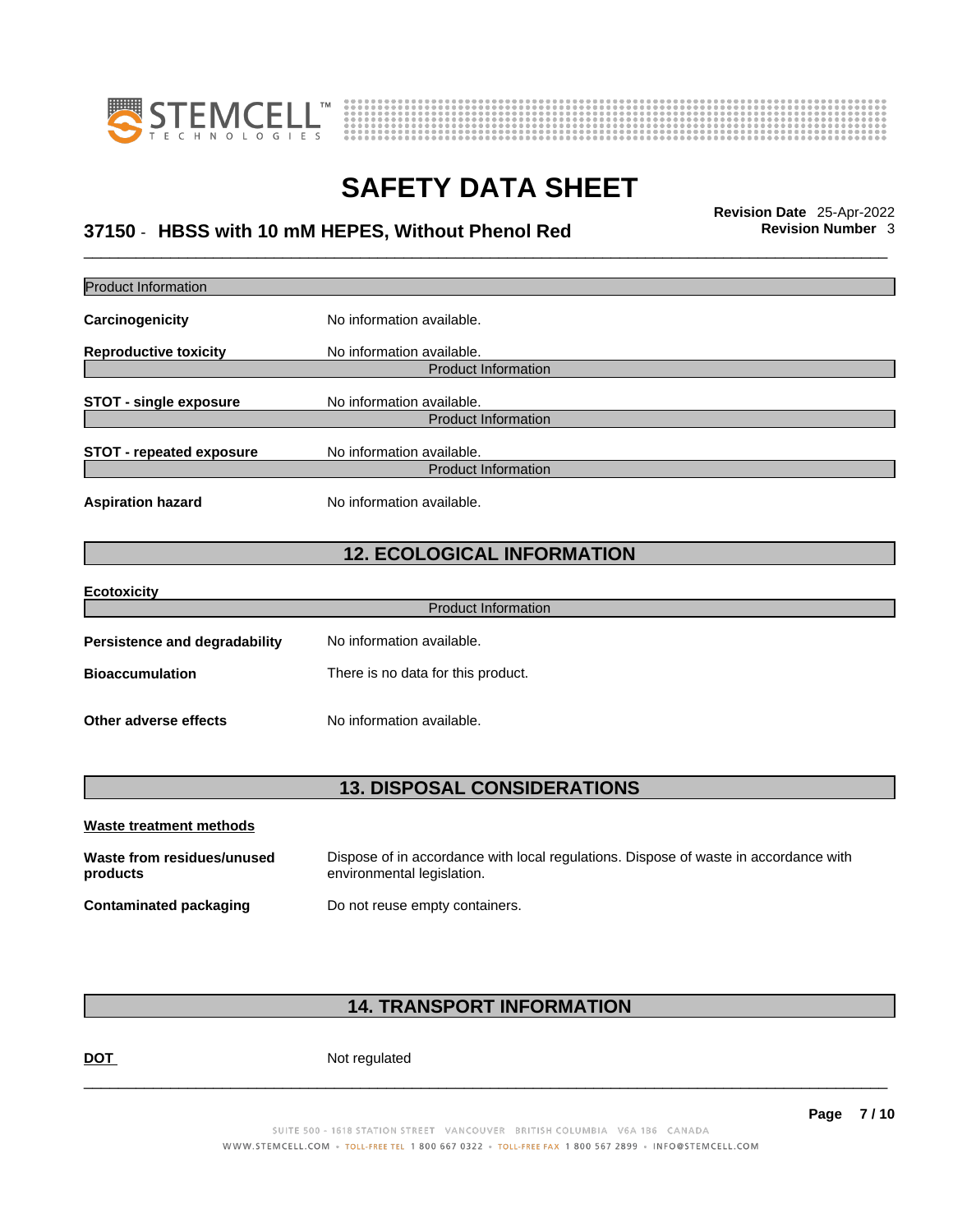



## \_\_\_\_\_\_\_\_\_\_\_\_\_\_\_\_\_\_\_\_\_\_\_\_\_\_\_\_\_\_\_\_\_\_\_\_\_\_\_\_\_\_\_\_\_\_\_\_\_\_\_\_\_\_\_\_\_\_\_\_\_\_\_\_\_\_\_\_\_\_\_\_\_\_\_\_\_\_\_\_\_\_\_\_\_\_\_\_\_\_\_\_\_ **Revision Date** 25-Apr-2022 **37150** - **HBSS with 10 mM HEPES, Without Phenol Red Revision Number** 3

| TDG               | Not regulated |
|-------------------|---------------|
| <b>MEX</b>        | Not regulated |
| <u>ICAO (air)</u> | Not regulated |
| <b>IATA</b>       | Not regulated |
| <b>IMDG</b>       | Not regulated |
| <b>RID</b>        | Not regulated |
| <b>ADR</b>        | Not regulated |
| <b>ADN</b>        | Not regulated |

**15. REGULATORY INFORMATION** 

| <b>International Inventories</b> |                 |
|----------------------------------|-----------------|
| <b>TSCA</b>                      | Does not comply |
| <b>DSL/NDSL</b>                  | Does not comply |
| <b>EINECS/ELINCS</b>             | Does not comply |
| <b>ENCS</b>                      | Does not comply |
| <b>IECSC</b>                     | Complies        |
| <b>KECL</b>                      | Does not comply |
| <b>PICCS</b>                     | Complies        |
| <b>AICS</b>                      | Complies        |
|                                  |                 |

 **Legend:** 

 **TSCA** - United States Toxic Substances Control Act Section 8(b) Inventory

 **DSL/NDSL** - Canadian Domestic Substances List/Non-Domestic Substances List

 **EINECS/ELINCS** - European Inventory of Existing Chemical Substances/European List of Notified Chemical Substances

 **ENCS** - Japan Existing and New Chemical Substances

 **IECSC** - China Inventory of Existing Chemical Substances

 **KECL** - Korean Existing and Evaluated Chemical Substances

 **PICCS** - Philippines Inventory of Chemicals and Chemical Substances

 **AICS** - Australian Inventory of Chemical Substances

#### **US Federal Regulations**

#### **SARA 313**

Section 313 of Title III of the Superfund Amendments and Reauthorization Act of 1986 (SARA). This product does not contain any chemicals which are subject to the reporting requirements of the Act and Title 40 of the Code of Federal Regulations, Part 372.

| No |  |
|----|--|
| N٥ |  |
|    |  |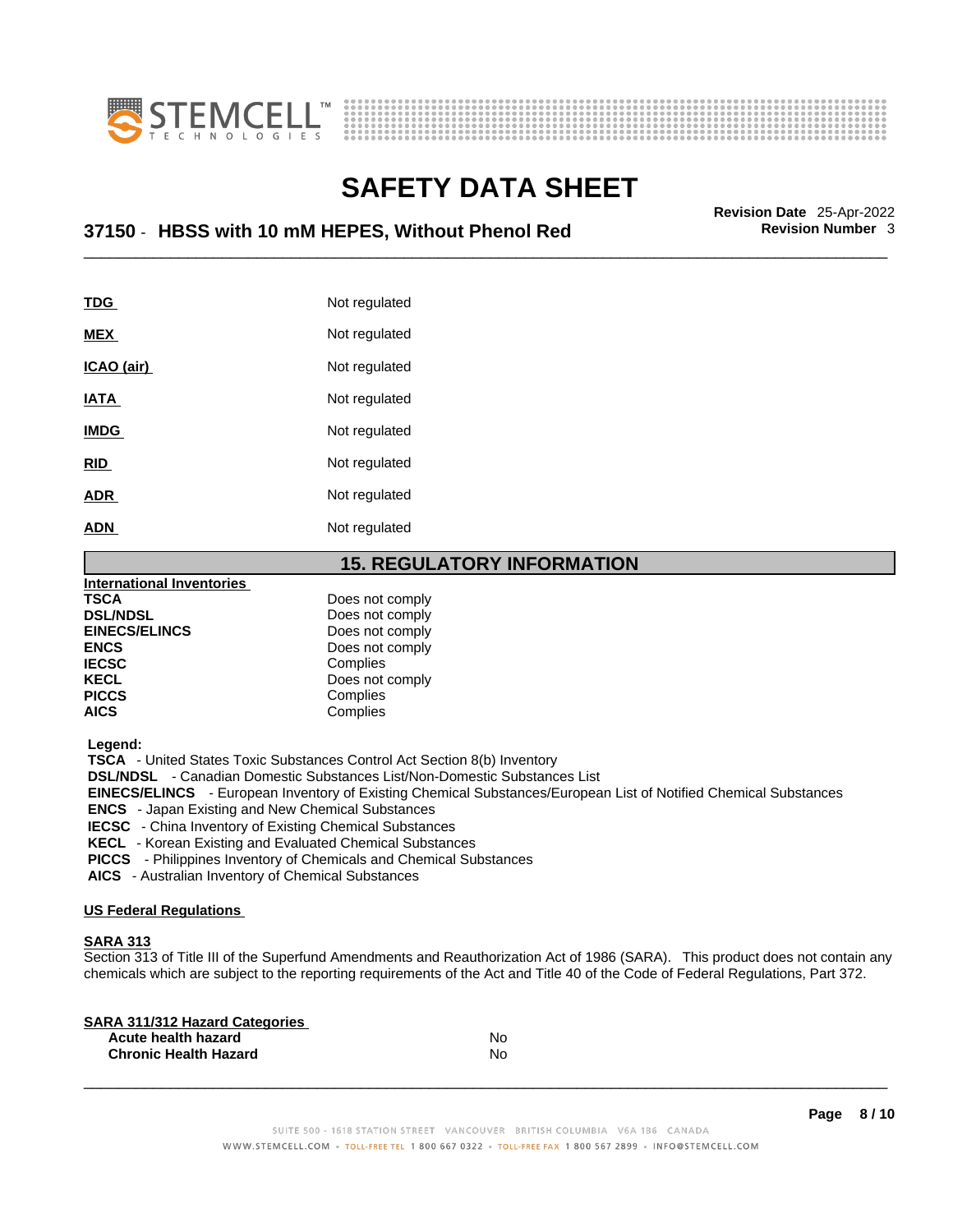



## \_\_\_\_\_\_\_\_\_\_\_\_\_\_\_\_\_\_\_\_\_\_\_\_\_\_\_\_\_\_\_\_\_\_\_\_\_\_\_\_\_\_\_\_\_\_\_\_\_\_\_\_\_\_\_\_\_\_\_\_\_\_\_\_\_\_\_\_\_\_\_\_\_\_\_\_\_\_\_\_\_\_\_\_\_\_\_\_\_\_\_\_\_ **Revision Date** 25-Apr-2022 **37150** - **HBSS with 10 mM HEPES, Without Phenol Red Revision Number** 3

| Fire hazard                       | No |
|-----------------------------------|----|
| Sudden release of pressure hazard | No |
| <b>Reactive Hazard</b>            | No |

#### **CWA** (Clean Water Act)

This product does not contain any substances regulated as pollutants pursuant to the Clean Water Act (40 CFR 122.21 and 40 CFR 122.42).

#### **CERCLA**

This material, as supplied, does not contain any substances regulated as hazardous substances under the Comprehensive Environmental Response Compensation and Liability Act (CERCLA) (40 CFR 302) or the Superfund Amendments and Reauthorization Act (SARA) (40 CFR 355). There may be specific reporting requirements at the local, regional, or state level pertaining to releases of this material.

#### **US State Regulations**

#### **California Proposition 65**

This product does not contain any Proposition 65 chemicals.

### **U.S. State Right-to-Know Regulations**

#### **US State Regulations**

| Chemical name     | New<br><b>Jersey</b> | <b>Massachusetts</b> | Pennsylvania |
|-------------------|----------------------|----------------------|--------------|
| Water             |                      |                      |              |
| 7700.<br>732-18-5 |                      |                      |              |

#### **U.S. EPA Label Information**

**EPA Pesticide Registration Number** Not applicable

### **16. OTHER INFORMATION, INCLUDING DATE OF PREPARATION OF THE LAST REVISION**

**Prepared By, Cuality Control. STEMCELL Technologies Canada Inc.** 

**Revision Date** 25-Apr-2022

**Revision Note** Noinformation available.

**Disclaimer**

The information provided in this Safety Data Sheet is correct to the best of our knowledge, information and belief at the date of its publication. The information given is designed only as a guidance for safe handling, use, processing, storage, transportation, disposal and release and is not to be considered a warranty or quality specification. The information relates only to the specific material designated and may not be valid for such material used in combination with any other